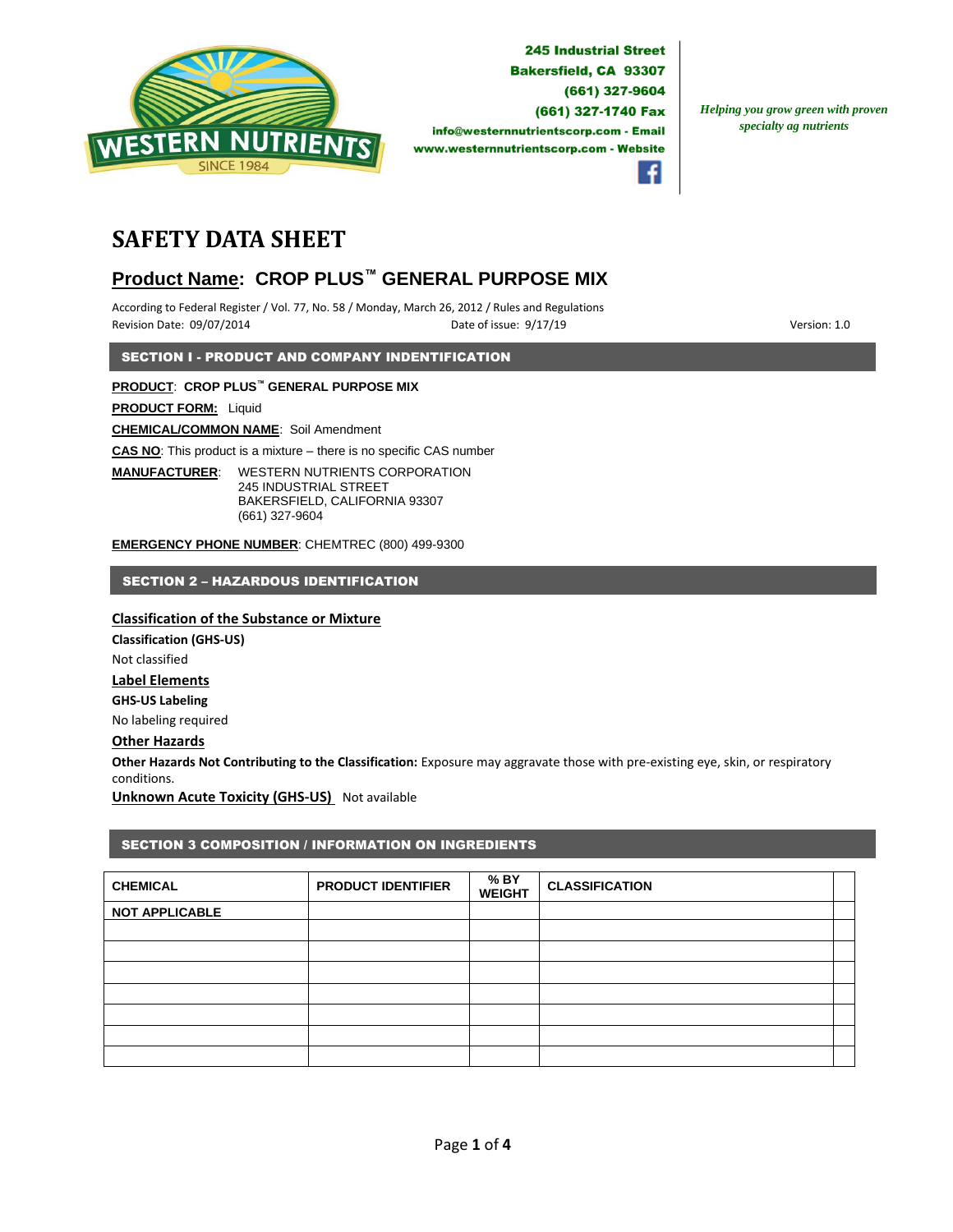

*Helping you grow green with proven specialty ag nutrients*

## **Product Name**: **CROP PLUS™ GENERAL PURPOSE MIX**

Safety Data Sheet

Date: 9/17/2019

According to Federal Register / Vol. 77, No. 58 / Monday, March 26, 2012 / Rules and Regulations

## SECTION 4 - FIRST AID MEASURES

**EYES:** Flush immediately with water for at least 15 minutes. Call a physician if eye irritation persists **SKIN:** Wash thoroughly with soap and water. Remove contaminated clothing and wash before reuse. See a physician if skin becomes irritated.

**INGESTION**: If conscious and alert, drink water or milk to dilute, and then induce vomiting. Call a physician or Poison Control Center immediately.

**INHALATION**: Move to fresh air. If breathing becomes difficult, call a physician.

## SECTION 5 – FIRE-FIGHTING MEASURES

**FLASH POINT**: Not Combustible

**TEST METHOD**: Not pertinent

**FLAMMABLE LIMITS**: Not pertinent

**LEL**: Not pertinent

**UEL**: Not pertinent

#### **EXTINGUISHING MEDIA:** Not pertinent

**SPECIAL FIREFIGHTING PROCEDURES**: Wear positive pressure, self-contained breathing apparatus and goggles. Contain any liquid runoff.

**UNUSUAL FIRE & EXPLOSION HAZARDS**: None

## SECTION 6 – ACCIDENTAL RELEASE MEASURES

#### **STEPS TO BE TAKEN IN CASE MATERIAL IS RELEASED OR SPILLED**:

Contain spill, absorb liquids by covering with absorbent material. Vacuum or sweep waste and place in container.

#### **WASTE DISPOSAL METHOD**:

Material, which cannot be used at the site, should be disposed of following all applicable Federal, State and local regulations.

#### SECTION 7 – HANDLING AND STORAGE

Store in cool dry area away from children, food, and feed products

Protect from freezing

Avoid contamination and spills

Avoid contact with eyes, skin, and clothing

Avoid inhalation

Wash hands thoroughly before eating or smoking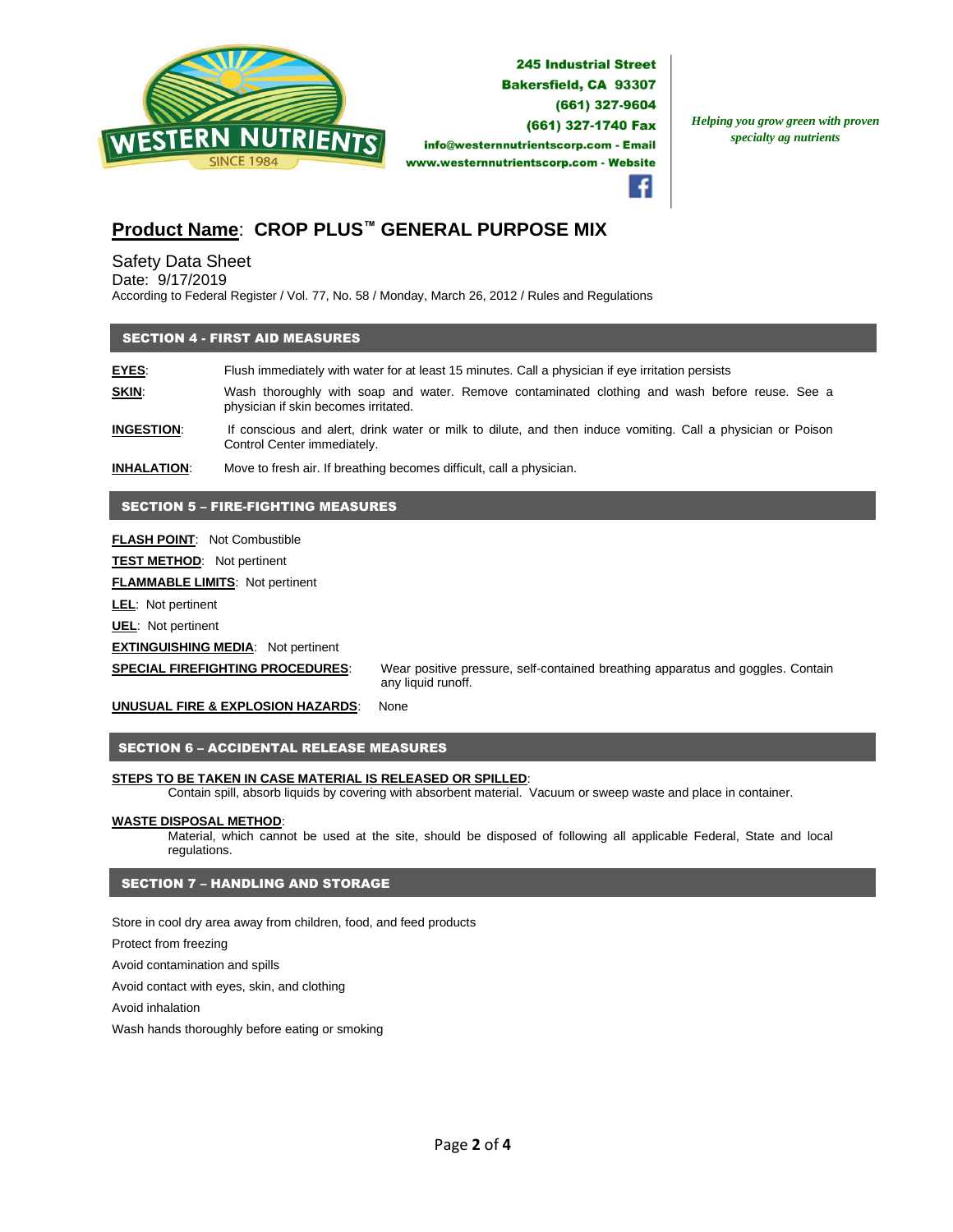

**245 Industrial Street** Bakersfield, CA 93307 (661) 327-9604 (661) 327-1740 Fax info@westernnutrientscorp.com - Email www.westernnutrientscorp.com - Website

*Helping you grow green with proven specialty ag nutrients*



## **Product Name**: **CROP PLUS™ GENERAL PURPOSE MIX**

Safety Data Sheet Date: 9/17/2019 According to Federal Register / Vol. 77, No. 58 / Monday, March 26, 2012 / Rules and Regulations

## SECTION 8 – EXPOSURE CONTROLS/PERSONAL PROTECTION

**EYES**: Chemical dust / splash goggles or full-face shield to prevent eye contact. As a general rule, do not wear contact lenses when handling.

**SKIN:** Impervious gloves and clothes.

**RESPIRATORY**: Not normally needed. If use generates an aerosol mist or respiratory irritation, use NIOSH-approved dust/mist respirator

#### **VENTILATION**: Recommended but no TLV established

**PERSONAL PROTECTIVE EQUIPMENT**: Wear clothing consistent for handling and applying fertilizer



## SECTION 9 – PHYSICAL AND CHEMICAL PROPERTIES

**APPEARANCE**: LIGHT BROWN LIQUID **ODOR**: SLIGHT **BOILING POINT**: 215° F **SPECIFIC GRAVITY**: 1.325 **VAPOR PRESSURE**: N/A **PH**: 1.5 **VAPOR DENSITY** (AIR= 1) : <1.0 **% VOLATILE**: N/A **WATER SOLUBILITY**: Complete, Miscible **EVAPORATION RATE**: Same as water **HAZARD RATING:** HEALTH: 1 REACTIVITY: 0 FLAMMABILITY: 0 [0=Insignificant 1=Slight 2=Moderate 3=High 4=Extreme]

## SECTION 10 – STABILITY AND REACTIVITY

.

**STABILITY**: Stable **CONDITIONS TO AVOID**: N/A **INCOMPATIBILITY**: Not compatible with Copper and copper alloys **HAZARDOUS DECOMPOSITION PRODUCTS**: Not known **HAZARDOUS POLYMERIZATION**: Will not occur **CONDITIONS TO AVOID**: None known